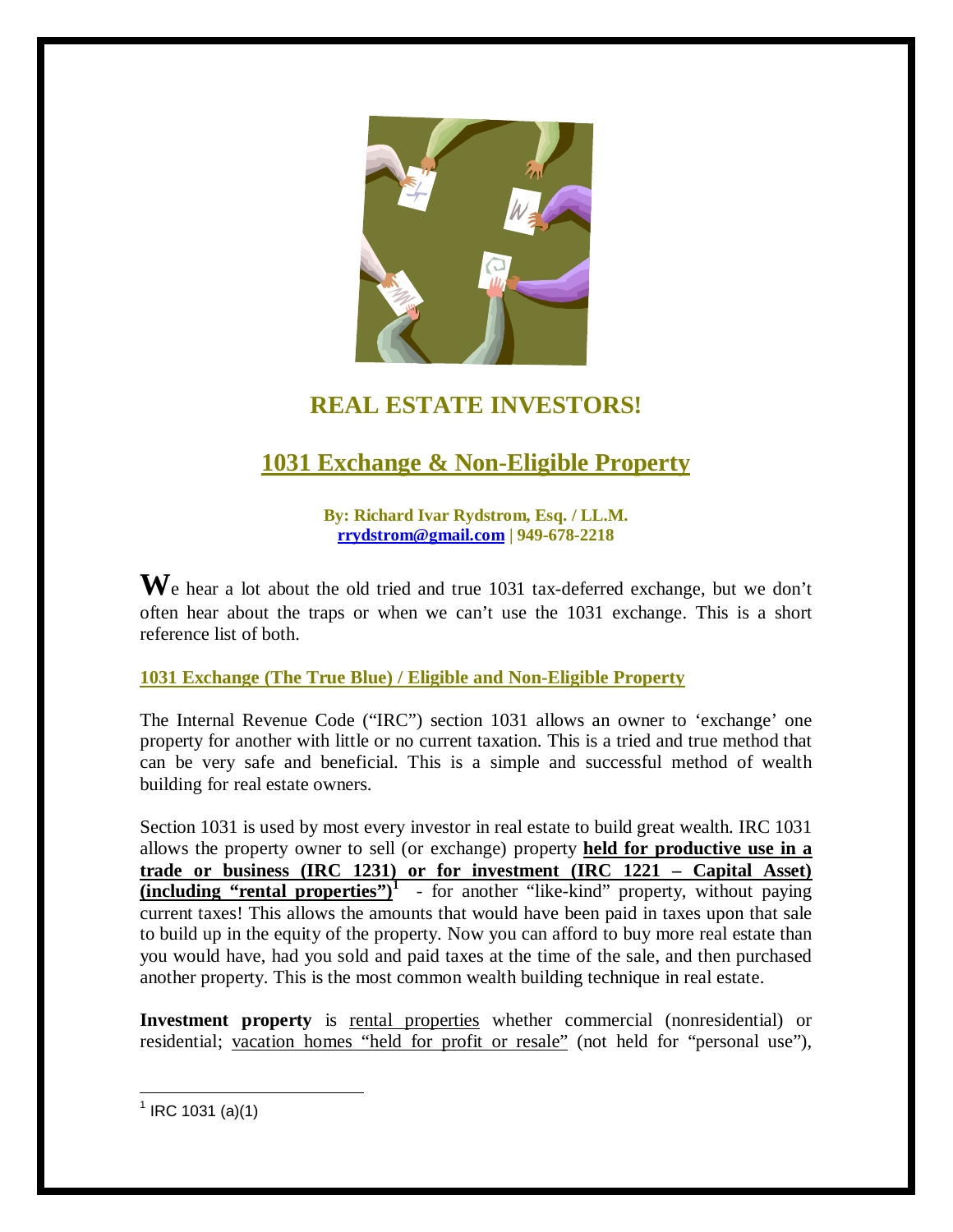investment (portfolio) real estate (IRC 1221), leasehold interest (lease term exceeds 30 years including options to extend or renew)  $[RR 1.1031(a)-1(c)]$ , and vacant land.

# **WARNING! - PROPERTY NOT ELIGIBLE FOR 1031 EXCHANGE:**

**Personal Residence** (your personal residence is a capital asset but it is not used in a trade or business and it is not held for investment purposes under the law; it is held for "personal use" and does not qualify for 1031 treatment)

**The Flippers or Dealer Property;** This is your trade in business, it's your inventory held for sale. It is real estate bought with the intent for resale and short term profit (Buy / Sell / Flip). It is not held for 'investment or appreciation' purposes.  $[IRC 1031(a)(2)(A)]$ 

**Stock** (but not capitalization stock under IRC 351/1032) [IRC  $1031(a)(2)(B)$ 

**Bonds** (such as certificates or interest bearing debt from corporations or governments) [IRC  $1031$  (a)(2)(B)]

**Seller Carry-Backs, Promissory Notes** (secured or unsecured, sold or purchased including seller financing notes or carry back notes) {IRC 1031 (a)(2)(B)]

**Securities, Post Dated Checks** (security devices or indicia of indebtedness, assignments of payment rights held by trust deed lenders, post dated checks, etc.)  $\{ \text{IRC } 1031 \text{ (a)}(2)(\text{C}) \}$ 

**Fractional Interests** (joint venture or partnership co-ownership arrangements) (not partnership interests exchanged under tax free IRC 721) [IRC 1031 (a)(2)(D)

**Foreign Real Estate** (property located outside the United States [IRC 1031 (h)

**Beneficial Interests in a Trust** (but not a Revocable Inter Vivos or Living Trust) [IRC  $1031$  (a)(2)(E)

**Choses In Action** (payment rights, rights to receive future payments, assignable seller's interest in purchase agreement) {IRC 1031 (a)(2)(F)

## **Combining IRC 121 and IRC 1031:**

Savvy homeowner/investors are combining **IRC 121 and IRC 1031** to get a maximum tax benefit as they unlock equity and trade up in real estate.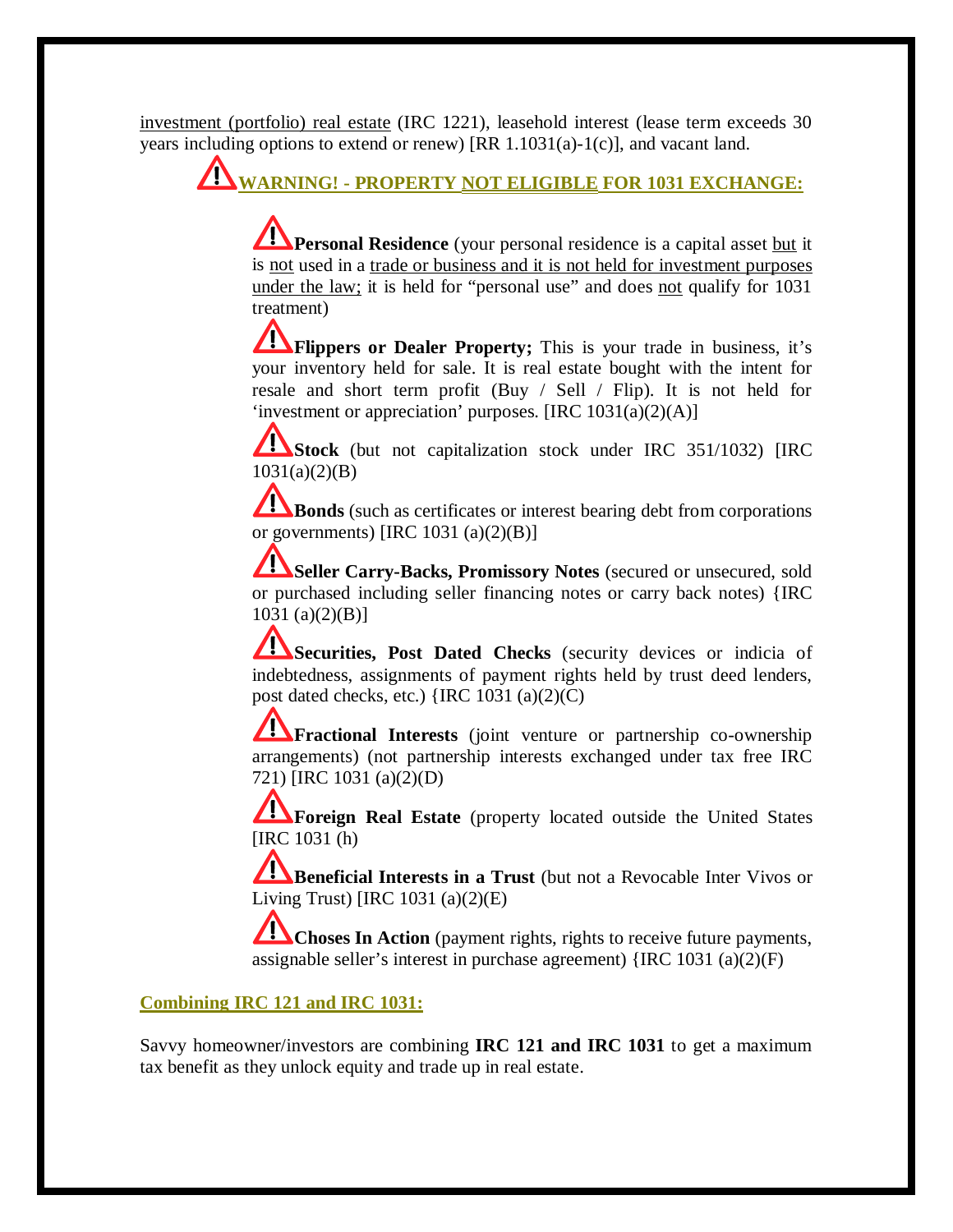**Mixed Use**: For example, one could start out in real estate by purchasing a 4 unit rental / investment property, and live in one unit. When selling same, the one unit held for personal use would qualify for gain exclusion under IRC 121 (\$250,000 / \$500,000), and the other 3 units would qualify for a 1031 exchange (tax deferred with no current taxation).

**Converting:** For example, one could exchange into a replacement "rental" property under IRC 1031 (that was initially "held for investment"), but later "converted" into a primary residence to afford use of the IRC 121 exclusion of gain rules. As stated above, IRC 121 requires that a homeowner live in the property as a "personal residence" for 2 years out of a 5 year period before sale. If you in fact did so, you would have converted the use from a rental ("held for investment") to "personal use", affording you the use of the IRC 121 gain exclusions.

### **Creative, But Considered Safe 1031 EXCHANGES:**

**Vacation Homes:** Resort or 2<sup>nd</sup> homes (vacation homes) may qualify for favorable IRC 1031 tax exchange rules if your **"intent"** was to hold the property for "investment".

**Reverse 1031 Exchanges:** You may under IRS safe harbor rules, purchase a 1031 replacement property before selling your investment property.

**Build or Rehab Improvement 1031 Exchanges:** Investors can qualify for tax deferred treatment under IRC 1031 if they build a new property, or buy one and improve or rehab it.

**Reverse Exchange With Rehab Improvement 1031:** An investor can combine and use both the reverse 1031 and the rehab/improvement 1031 procedures to defer taxation. The investor would purchase the new property first, then rehab the property before selling his old property.

KEY: There are many types of tax-deferred methods of trading real estate to unlock your equity, and build wealth. **"Timing" is key**. Timing takes a little planning!

You need to include special language in your purchase/sale offers and agreements agreeing to 'cooperate' in the 1031 exchange process. Real estate brokers will have this language which will usually suffice for the ordinary vanilla 1031 exchange. If you intend on using a more complex 1031 procedure, such as a reverse exchange, delayed exchange, build-to-suit exchange, delayed build-to-suit exchange, reverse build-to-suit exchange, rehab/improvement 1031, reverse Rehab/Improvement exchange, and related party exchange you should add more detailed language so the other party has sufficient notice of the intended procedures and any likelihood of delay or uncertainty. Remember 'boot'